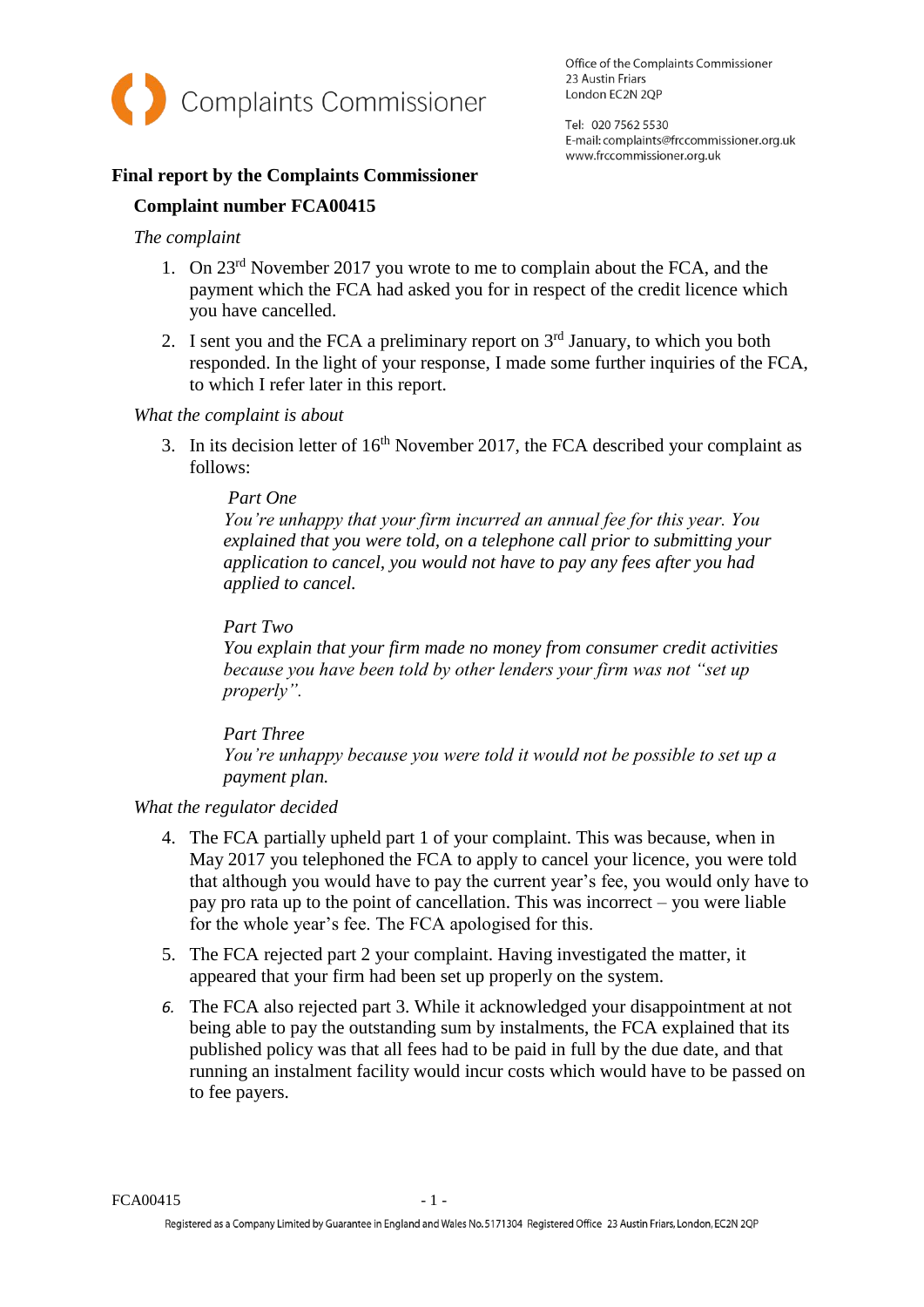### *Why you are unhappy with the regulator's decision*

- 7. In your letter to me, you repeat your complaint that when you approached finance companies they told you that the credit licence "was not set up properly". You also say that you made repeated attempts to contact a member of staff at the FCA, but your messages were not returned – I do not think that this was part of your original complaint to the FCA. You say that "at no time was I advised that there would be a further fee of £303 for 2017/2018", and that you believe that you "bought a service which was not fit for purpose".
- 8. In your response to my preliminary report you say that if you had been told that you would be liable for the full year's fee at the time of cancellation, you would have let the agreement run, and looked at ways of getting it set up properly for the future.

## *My analysis*

- 9. The FCA's decision letter of  $16<sup>th</sup>$  November shows that your complaint was investigated thoroughly. You were given a full explanation of the information which you were given at the time you applied for a licence, and during the recorded telephone calls. From that information, it is clear that:
	- 1) You were told at the time of application that you would remain liable to pay fees until the FCA had cancelled your permissions, and you were given details of how to manage your account;
	- 2) You were told in October 2016 that you would be liable for the following year's fees unless you cancelled before 31<sup>st</sup> March 2017;
	- 3) You were told on  $22<sup>nd</sup>$  May 2017 that you were liable for the fees for 2017/18, although you were wrongly told that you would only be charged pro rata.
- 10. On that basis, it seems to me clear that, because your firm had not applied to cancel by 31<sup>st</sup> March 2017, you knew or should have known that a fee was payable. While it is unfortunate that you were mistakenly told that you would only be charged pro rata for 2017/18, by the time that you were given the wrong information it was already too late to avoid the fee. I can see that, had you known that fact, it I possible that you would have let the licence run till the end of the year, but it is hard to see what benefit this would have given you, since you had already found yourself unable to use the permissions which had been granted.
- 11. You have complained that calls made to a member of FCA staff were not returned, but that did not form part of your original complaint. Unfortunately, you have not been able to give any further details of these calls, but I asked the FCA to make a further check of its records. The FCA told me that calls to individual case officers are not recorded, but that the file shows that there was a conversation between you and an FCA officer on 3rd August 2016 relating to your firm's permissions. The Customer Contact Centre (which does record calls) have searched their telephone records for any other calls from the two numbers for you which they have on file, but have not found a record of any additional calls. In the circumstances, I cannot take that issue any further.
- 12. In relation to your complaint that your firm's credit licence was not set up properly, the FCA's checks have not revealed any fault, and you have not been able to supply any further details.